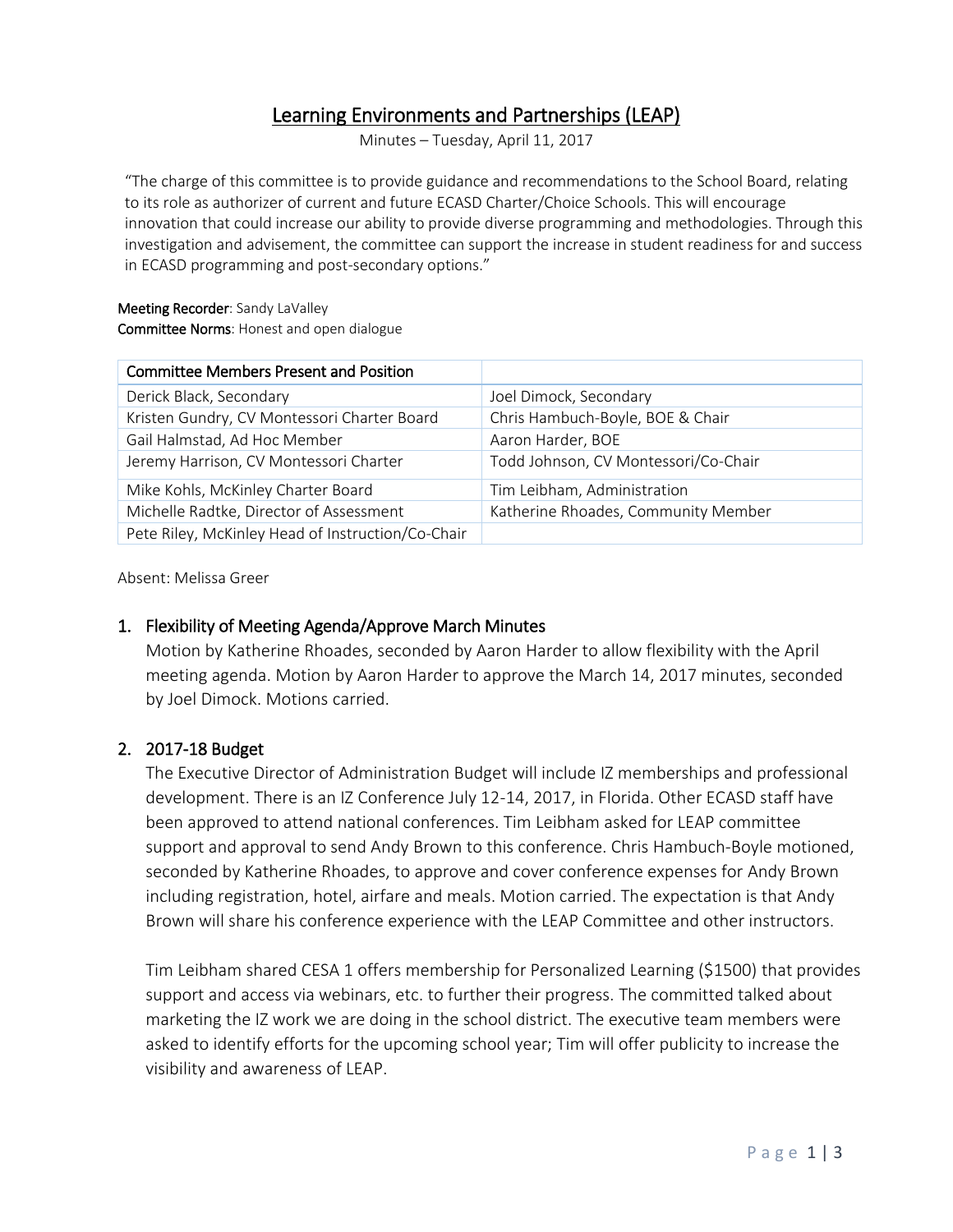# 3. Dimensions of Learning Update

Michelle Radtke shared the DOL group met to refine some of the definitions and looked at the learning targets of each area with intentions of keeping it to four per dimension. Todd Johnson compared this to 21<sup>st</sup> Century learning skills and the independent learner and asked about adding perseverance. Tim Leibham shared the group researched 19 different whole child frameworks and this is the outcome. Jeremy Harrison felt it was important to have the language, I can, in the classroom.

The committee members discussed project based learning. Aaron Harder asked if engagement should be included. It could become part of the foundational knowledge on the Dimensions of Learning. Independent Learner could be intertwined with engagement. It was suggested to formulate this document in Google Docs allowing for adding comments. Tim Leibham would like to present this to the executive team and hopefully receive feedback from principals, families and students. Kristen Gundry asked if the word "standards" needs to be in there and maybe, idea of engagement, in the title. Aaron Harder asked if this is a replacement for a whole child definition in our district. Michelle Radtke stated whatever we decide to go with is more about the child and what we want them to be able to do as an adult. Michelle Radtke will bring this back to the DOL group with the suggestions offered by the committee.

# 4. Roosevelt Grade 4 Imagination Narrative

Some of the committee members shared it felt like this proposal was attempting to get away from the master elementary schedule. It seemed to lack substance and innovation. The staff plans to tour/view a project based learning classroom in River Falls. Tim Leibham will connect with them after their visit.

# 5. LEAP Rules

Todd Johnson, Pete Riley, Chris Hambuch-Boyle and Tim Leibham met to discuss LEAP Committee Rules, which are the committee's operational framework. This would be 332 Rule.

# 6. Demo/Trends/Facilities Connection

Tim Leibham shared the Demographic & Trends Committee has been discussing balancing enrollments between the two high schools and that LEAP might have a role in helping with this. The Demo Committee is proposing that all of Sherman and Roosevelt's attendance area feed North High School. With an IZ, the district could combine those two attendance areas with Roosevelt renovated to be a lab school and families could choose between Roosevelt or the conventional program at Sherman. Gail Halmstad shared Brillion's STEM program that starts at the elementary level going through high school. Could this happen in our district at Sam Davey>Northstar>North? Chris Hambuch-Boyle shared the opportunity to attend an Open House at Cardinal Manufacturing at Eleva-Strum High School on May 3 from 4 – 9 pm. A few committee members were interested in attending. She will email the link to committee members.